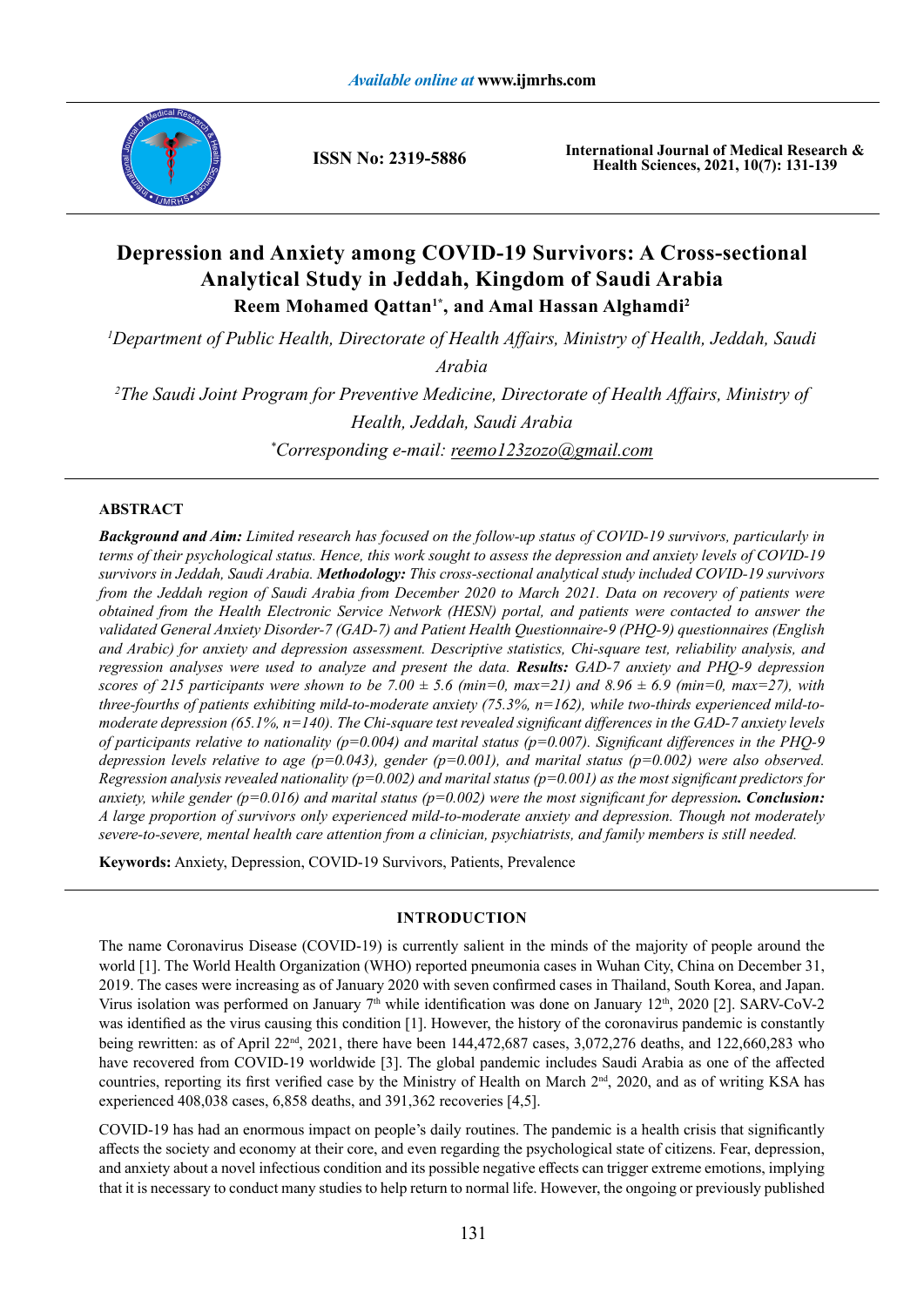works on COVID-19 primarily focus on the radiological, clinical, and epidemiological aspects of infected patients. Limited works have focused on the follow-up of COVID-19 survivors, particularly their anxiety and depression status. Thus, this research aimed to evaluate the prevalence, levels, and factors affecting the depression and anxiety of patients who have recovered from COVID-19 in Jeddah, Saudi Arabia.

# **Contribution to Literature**

This study primarily investigates anxiety and depression scores, determining the severity of the psychological conditions. It also determines which age, gender, and marital status group were most greatly affected by the psychological effects brought by COVID-19. Lastly, it suggests that these outcomes from COVID-19 survivors must be addressed and paid attention to regardless of severity.

# **METHODOLOGY**

# **Study Design and Population**

This cross-sectional analytic study included patients who have recovered from COVID-19 whose test samples were sent to a facility and received by a laboratory within the Jeddah region, Kingdom of Saudi Arabia, from December 2020 to March 2021. Patients were excluded if their test samples were sent to facilities outside the Jeddah region, or if the samples were received by the national laboratory. The sample size was determined to be 215 using the Raosoft calculator, considering 7% margin error, 95% confidence interval, 32,693 estimated population size (MOH statistics, August 11, 2020), and 50% hypothesized frequency of outcome [6]. The systematic sampling technique was utilized.

# **Data Collection Tools and Techniques**

The Health Electronic Service Network (HESN), which acts as a one-stop platform that encompasses all public health aspects and enables monitoring a population's health status by providing timely, useful, high-quality data, was utilized. Patient recovery data were extracted in abstract form (excel spreadsheet) from the HESN portal, a platform that provides access to COVID-19 positive cases and all the information regarding these patients. Phone numbers of eligible patients were obtained and patients were contacted to answer the validated GAD-7 and PHQ-9 questionnaires to assess anxiety and depression levels [7,8]. A telephone call follow-up was conducted. Translation of the questionnaire into the Arabic version was also performed. Data collection was performed by exporting all recovery patients' data to an excel spreadsheet from the HESN portal, and the necessary data and cases were then filtered. The status, summary, laboratory summary, signs, symptoms, risk factors, and associated diseases were collected by HESN. Finally, patients were called to ask about GAD-7 and PHQ-9.

# **Statistical Analysis**

The collected data were processed using IBM SPSS version 23 (IBM Corp., Armonk, NY) and visually presented by using GraphPad Prism version 8. Simple descriptive statistics were used to present the data in the form of counts, percentages, means, and standard deviations. A two-scoring method was used in the study by using the GAD-7 Anxiety and PHQ-9 Depression questionnaires. The responses were converted to scores; equivalent scores of the responses 0, 1, 2, and 3 are "not at all," "several days," "more than half the days," and "nearly every day," respectively. A simple additive method was used to obtain the total score. After calculating the total score, it was represented using the following method: For GAD-7 Anxiety, scores 0-5 refer to mild, 6-10 as moderate, 11-15 as moderately severe anxiety, and 15-21 as severe anxiety. For PHQ-9 Depression, scores 0-5 refer to mild, 6-10 to moderate, 11-15 to moderately severe, and 16-27 refer to severe depression. Reliability Analysis was utilized with a model of Alpha (Cronbach) to study the properties of measurement scales and the items that compose the scores and the average interitem correlation. Chi-square test analysis was utilized to compare the relationships between categorical variables. A General Linear Model was used to identify significant predictors using the Main Effect as a model. Additionally, to model the dependence of a polytomous ordinal response on a set of predictors, Ordinal Regression was used. A p-value of <0.05 was set as the criteria to reject the null hypothesis.

### **Ethical Considerations**

Approval from the Research Committee of the Joint Program for Preventive Medicine, Jeddah Research Ethical and Scientific Committee was obtained for this study (Ethical Approval No. H-02-J-002). Consent (informed) was also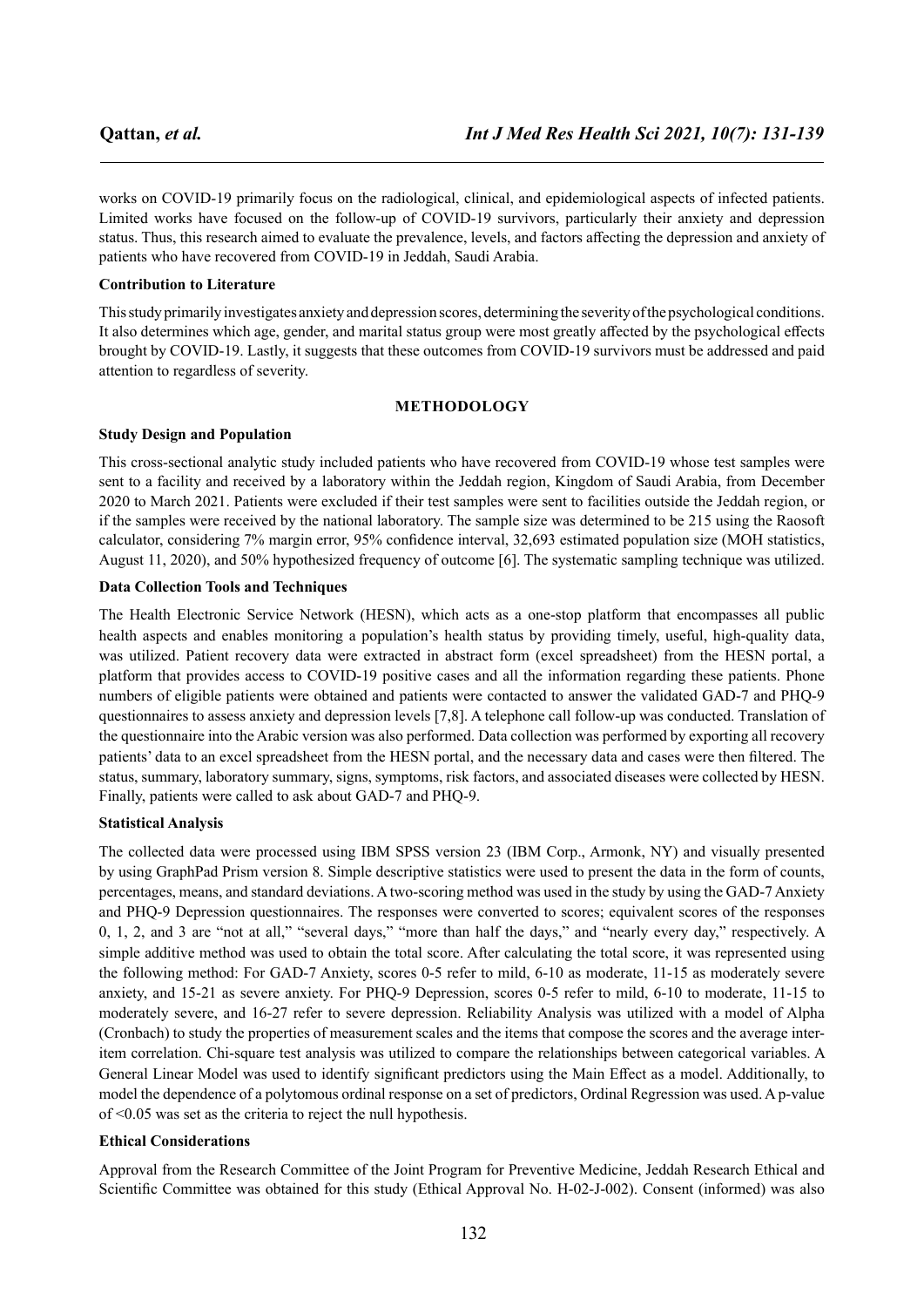secured from the participants after explaining the study objectives and health benefits, stressing the anonymity of the collected data. The collected data was then kept confidential by ensuring anonymity of the participants and stored in a personal computer secured by a password.

#### **RESULTS**

In this study, the prevalence, levels, and factors affecting the depression and anxiety of 215 patients who recovered from COVID-19 in Jeddah, Saudi Arabia from 2020-2021 were evaluated. Demographic profiles demonstrated that the patients had an average age of  $36.84 \pm 14.6$  years old (min=17, max=99), with nearly one-third belonging to 20-30 age group (31.6%, n=68), and one-fourth belonging to 31-40 years old age group (26.5%, n=57) (Table 1). The majority of patients were female (54.9%, n=118), Saudi nationals (78.1%, n=168), had university-level educational degree (57.7%, n=124), non-smokers (69.3%, n=149), and had no chronic disease (76.7%, n=165). Marital status revealed the majority of them to be married (57.7%, n=124) and in particular married at least once (64.7%, n=139), while about one-third were single  $(35.3\%, n=76)$ . In terms of job profile, approximately one-third of patients were working in the private sector (31.6%, n=68), while one-fourth worked in the government sector (25.6%, n=55).

**Table 1 Socio-demographic characteristics of the patients (N=215)**

| Demographics             | $\mathbf N$            | Min | Max   | Mean          | <b>SD</b> |
|--------------------------|------------------------|-----|-------|---------------|-----------|
|                          | 215                    | 17  | 99    | 36.84         | 14.6      |
|                          |                        |     | Count | $\frac{0}{0}$ |           |
|                          | <20 years old          |     | 19    | 8.8           |           |
|                          | 20-30 years old        |     | 68    | 31.6          |           |
| Age                      | 31-40 years old        |     | 57    | 26.5          |           |
|                          | 41-50 years old        |     | 34    | 15.8          |           |
|                          | 51-60 years old        |     | 22    | 10.2          |           |
|                          | >60 years old          |     | 15    |               | 7.0       |
| Total                    |                        |     | 215   | 100.0         |           |
|                          | Male                   |     | 97    | 45.1          |           |
| Gender                   | Female                 | 118 |       | 54.9          |           |
|                          | Saudi                  | 168 |       | 78.1          |           |
| Nationality              | Non-Saudi              |     | 47    | 21.9          |           |
| <b>Marital Status</b>    | Single                 |     | 76    | 35.3          |           |
|                          | Married at least once  |     | 139   | 64.7          |           |
|                          | Primary and below      | 9   |       | 4.2           |           |
| <b>Educational Level</b> | Secondary to Secondary | 47  |       | 21.9          |           |
|                          | University             | 124 |       | 57.7          |           |
|                          | Post-graduate          | 35  |       | 16.3          |           |
|                          | Not working            | 48  |       | 22.3          |           |
|                          | Student                | 30  |       | 14.0          |           |
| Job                      | Private sector         | 68  |       | 31.6          |           |
|                          | Government sector      | 55  |       | 25.6          |           |
|                          | Retired                |     | 14    | 6.5           |           |
|                          | Non-smoker             |     | 149   | 69.3          |           |
| Smoking status           | Smoker                 | 47  |       | 21.9          |           |
|                          | Ex-smoker              | 19  |       | 8.8           |           |
| Chronic disease          | Yes                    | 50  |       | 23.3          |           |
|                          | N <sub>o</sub>         | 165 |       | 76.7          |           |

Table 2 depicts the average GAD-7 anxiety and PHQ-9 depression scores of 215 participants to be 7.00  $\pm$  5.6 (min=0, max=21) and 8.96  $\pm$  6.9 (min=0, max=27). Moreover, nearly three-fourths had mild to moderate anxiety  $(75.3\%, n=162)$ , while roughly two-thirds experienced mild to moderate depression  $(65.1\%, n=140)$ .

The association between GAD-7 anxiety levels of patients and socio-demographic characteristics was evaluated, as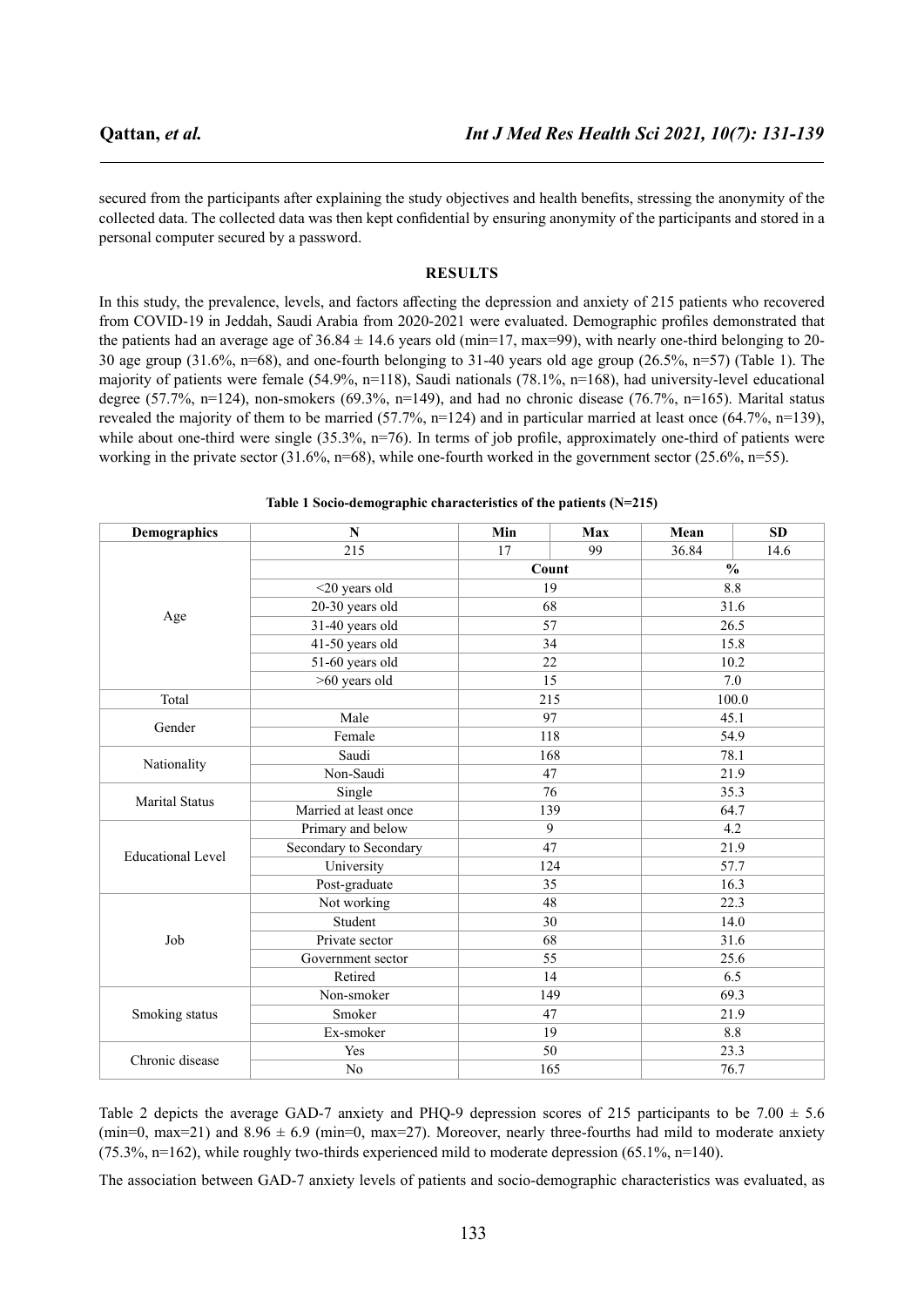depicted in Table 3. The chi-square test revealed significant differences in the GAD-7 anxiety levels of the participants relative to the nationality (p=0.004) and marital status (p=0.007) factors. More specifically, a significantly higher proportion of non-Saudi patients had mild anxiety (68.1%, n=32) compared to those with moderate to severe degrees of anxiety. Moreover, a significantly higher number of married (at least once) participants had mild anxiety (53.2%, n=74) in comparison to those with a moderate-to-severe degree of anxiety. The rest of the socio-demographic factors exhibited no significant differences (p>0.005).

| <b>Scores</b>    | N                 | Min      | <b>Max</b> | Mean | <b>SD</b>     |
|------------------|-------------------|----------|------------|------|---------------|
| GAD-7 Anxiety    | 215               | $\theta$ | 21         | 7    | 5.6           |
| PHQ-9 Depression | 215               | $\theta$ | 27         | 8.96 | 6.9           |
|                  |                   |          | Count      |      | $\frac{0}{0}$ |
| Total            |                   |          | 215        |      | 100.0         |
|                  | Mild              | 99       |            | 46.0 |               |
|                  | Moderate          | 63       |            | 29.3 |               |
| GAD-7 Anxiety    | Moderately Severe | 27       |            | 12.6 |               |
|                  | Severe            | 26       |            | 12.1 |               |
|                  | Mild              | 79       |            | 36.7 |               |
|                  | Moderate          | 61       |            | 28.4 |               |
| PHQ-9 Depression | Moderately Severe | 35       |            | 16.3 |               |
|                  | Severe            | 40       |            | 18.6 |               |

| Table 2 Average GAD-7 anxiety and PHQ-9 depression scores of participants (N=215) |  |  |
|-----------------------------------------------------------------------------------|--|--|
|                                                                                   |  |  |

|  | Table 3 Association between GAD-7 anxiety levels of patients and socio-demographic characteristics |  |
|--|----------------------------------------------------------------------------------------------------|--|
|  |                                                                                                    |  |

| <b>Demographics</b>      |                        | <b>Total</b> |              |              |                          |               |                      |  |
|--------------------------|------------------------|--------------|--------------|--------------|--------------------------|---------------|----------------------|--|
|                          |                        |              | Mild         | Moderate     | <b>Moderately Severe</b> | <b>Severe</b> | p-value              |  |
|                          | Total                  | 215          | 99 (46.0%)   | 63 (29.3%)   | $27(12.6\%)$             | $26(12.1\%)$  |                      |  |
|                          | <20 years old          | 19           | $8(42.1\%)$  | $7(36.8\%)$  | $3(15.8\%)$              | $1(5.3\%)$    |                      |  |
|                          | 20-30 years old        | 68           | 26 (38.2%)   | 19 (27.9%)   | $11(16.2\%)$             | $12(17.6\%)$  |                      |  |
|                          | 31-40 years old        | 57           | 31 (54.4%)   | $15(26.3\%)$ | $5(8.8\%)$               | $6(10.5\%)$   |                      |  |
| Age                      | 41-50 years old        | 34           | $15(44.1\%)$ | $12(35.3\%)$ | $3(8.8\%)$               | $4(11.8\%)$   | 0.41                 |  |
|                          | 51-60 years old        | 22           | $10(45.5\%)$ | $7(31.8\%)$  | 5(22.7%)                 | $0(0.0\%)$    |                      |  |
|                          | >60 years old          | 15           | $9(60.0\%)$  | $3(20.0\%)$  | $0(0.0\%)$               | $3(20.0\%)$   |                      |  |
|                          | Male                   | 97           | 53 (54.6%)   | 24 (24.7%)   | $11(11.3\%)$             | $9(9.3\%)$    | 0.141                |  |
| Gender                   | Female                 | 118          | 46 (39.0%)   | 39 (33.1%)   | $16(13.6\%)$             | 17 (14.4%)    |                      |  |
|                          | Saudi                  | 168          | $67(39.9\%)$ | 54 (32.1%)   | $22(13.1\%)$             | 25 (14.9%)    | $0.004^{\text{a}}$   |  |
| Nationality              | Non-Saudi              | 47           | 32 (68.1%)   | $9(19.1\%)$  | $5(10.6\%)$              | $1(2.1\%)$    |                      |  |
| <b>Marital Status</b>    | Single                 | 76           | $25(32.9\%)$ | 23 (30.3%)   | 13 (17.1%)               | 15(19.7%)     | $0.007$ <sup>a</sup> |  |
|                          | Married at least once  | 139          | 74 (53.2%)   | 40 (28.8%)   | 14 (10.1%)               | $11(7.9\%)$   |                      |  |
|                          | Primary and below      | 9            | $5(55.6\%)$  | $2(22.2\%)$  | $2(22.2\%)$              | $0(0.0\%)$    |                      |  |
| <b>Educational Level</b> | Secondary to Secondary | 47           | 24 (51.1%)   | $9(19.1\%)$  | 10(21.3%)                | $4(8.5\%)$    |                      |  |
|                          | University             | 124          | 52 (41.9%)   | 44 (35.5%)   | 12(9.7%)                 | 16 (12.9%)    | 0.202                |  |
|                          | Post-graduate          | 35           | 18 (51.4%)   | $8(22.9\%)$  | $3(8.6\%)$               | $6(17.1\%)$   |                      |  |
|                          | Not working            | 48           | 22 (45.8%)   | $15(31.3\%)$ | $6(12.5\%)$              | $5(10.4\%)$   |                      |  |
| Job                      | Student                | 30           | 8(26.7%)     | 11 $(36.7%)$ | 5(16.7%)                 | $6(20.0\%)$   |                      |  |
|                          | Private sector         | 68           | 38 (55.9%)   | $16(23.5\%)$ | $6(8.8\%)$               | $8(11.8\%)$   | 0.448                |  |
|                          | Government sector      | 55           | 22 (40.0%)   | 18 (32.7%)   | $8(14.5\%)$              | 7(12.7%)      |                      |  |
|                          | Retired                | 14           | $9(64.3\%)$  | $3(21.4\%)$  | $2(14.3\%)$              | $0(0.0\%)$    |                      |  |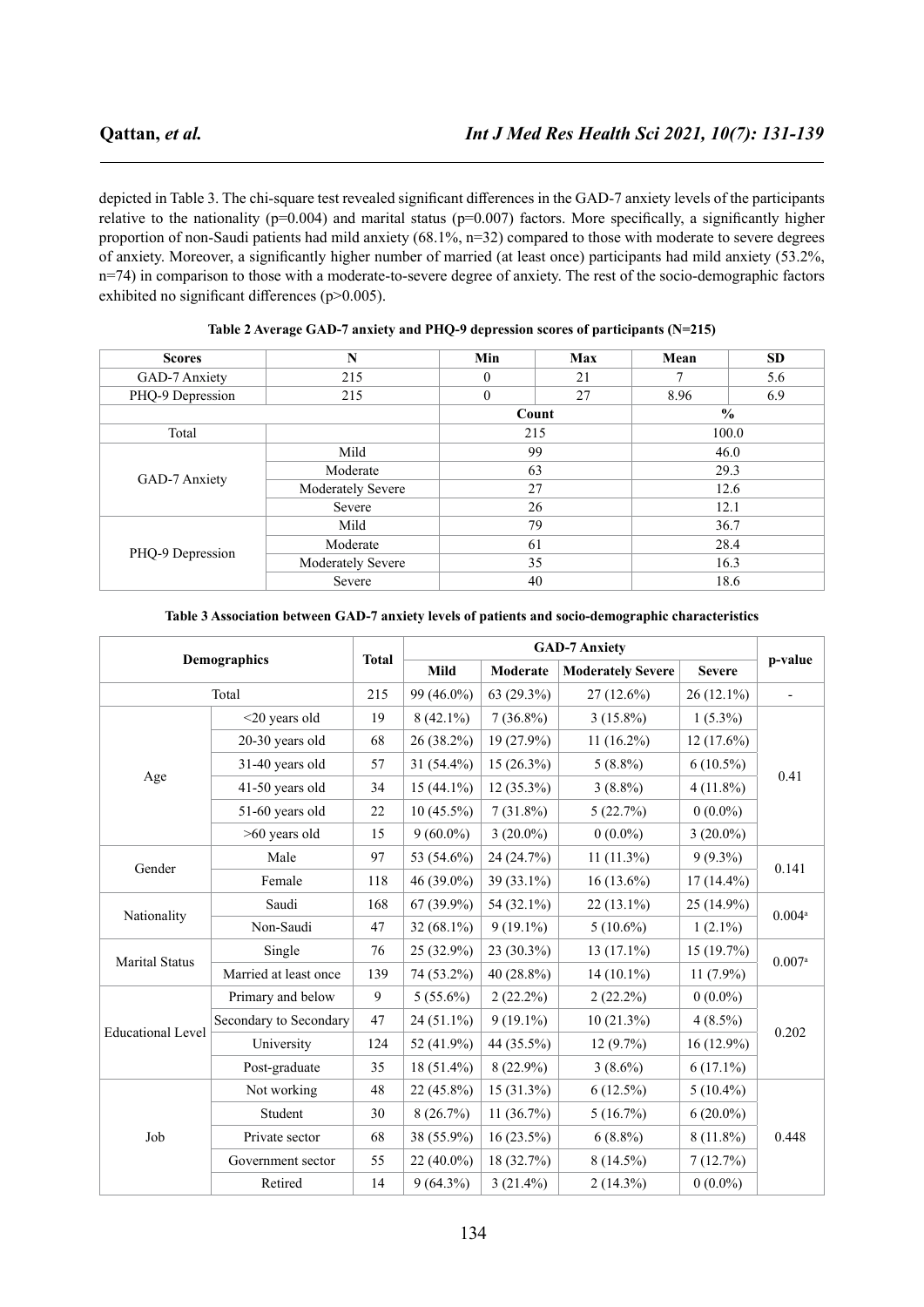| Smoking status                                                   | Non-smoker | 149 | $67(45.0\%)$ | 48 (32.2%)    | $20(13.4\%)$ | $14(9.4\%)$  |       |
|------------------------------------------------------------------|------------|-----|--------------|---------------|--------------|--------------|-------|
|                                                                  | Smoker     | 47  | $25(53.2\%)$ | $8(17.0\%)$   | $4(8.5\%)$   | $10(21.3\%)$ | 0.163 |
|                                                                  | Ex-smoker  | 19  | $7(36.8\%)$  | $7(36.8\%)$   | $3(15.8\%)$  | $2(10.5\%)$  |       |
| Chronic disease                                                  | Yes        | 50  | $23(46.0\%)$ | $15(30.0\%)$  | $7(14.0\%)$  | $5(10.0\%)$  |       |
|                                                                  | No         | 165 | 76 (46.1%)   | 48 $(29.1\%)$ | $20(12.1\%)$ | 21(12.7%)    | 0.949 |
| <sup>a</sup> : significant using Chi-Square test < $0.05$ level. |            |     |              |               |              |              |       |

After the GAD-7 anxiety analysis, the association between the PHQ-9 depression levels of patients and sociodemographic characteristics was then assessed (Table 4). Findings revealed significant differences in the PHQ-9 depression levels of participants concerning factors such as age (p=0.043), gender (p=0.001), and marital status (p=0.002) according to chi-square analysis. More specifically, a significantly higher proportion of patients belonging to 31-40 years old age  $(43.9\%, n=25)$  and 41-50 years old  $(44.1\%, n=15)$  age groups had mild depression compared to those with moderate to severe type in the age group. Also, a significantly higher number of those belonging to the <20 years old age group had moderate depression (52.6%, n=10) in comparison to those who had mild, moderately severe, and severe types. For the 51-60 years old age group, a significantly higher portion of them had mild (36.4%, n=8) to moderate (36.4%, n=8) depression compared to those with moderately severe to severe levels. In terms of gender, a significantly higher proportion of male patients had mild depression  $(33.1\% , n=39)$ , while the female had moderate type  $(33.1\%, n=39)$ . About the marital status factor, the analysis revealed there were a significantly higher number of single patients who had moderate depression (31.6%, n=24), and married participants (at least once) who had mild type (43.9%, n=61). The rest of the socio-demographic factors exhibited no significant differences ( $p>0.005$ ).

**Table 4 Association between the PHQ-9 depression levels of patients and socio-demographic characteristics (N=215)**

| <b>Demographics</b> |                        | <b>Total</b> | <b>PHQ-9 Depression</b>                            |              |                          |               |                          |  |
|---------------------|------------------------|--------------|----------------------------------------------------|--------------|--------------------------|---------------|--------------------------|--|
|                     |                        |              | Mild                                               | Moderate     | <b>Moderately Severe</b> | <b>Severe</b> | p-value                  |  |
|                     | Total                  | 215          | 79 (36.7%)                                         | $61(28.4\%)$ | 35 (16.3%)               | 40 (18.6%)    | $\overline{\phantom{a}}$ |  |
|                     | $<$ 20 years old       | 19           | $4(21.1\%)$                                        | $10(52.6\%)$ | $2(10.5\%)$              | $3(15.8\%)$   | $0.043^a$                |  |
|                     | 20-30 years old        | 68           | 20 (29.4%)                                         | 19 (27.9%)   | $8(11.8\%)$              | 21 (30.9%)    |                          |  |
|                     | 31-40 years old        | 57           | 25 (43.9%)                                         | $11(19.3\%)$ | 13 (22.8%)               | 8 (14.0%)     |                          |  |
| Age                 | 41-50 years old        | 34           | $15(44.1\%)$                                       | $9(26.5\%)$  | $4(11.8\%)$              | $6(17.6\%)$   |                          |  |
|                     | 51-60 years old        | 22           | $8(36.4\%)$                                        | $8(36.4\%)$  | 6(27.3%)                 | $0(0.0\%)$    |                          |  |
|                     | $>60$ years old        | 15           | 7(46.7%)                                           | 4(26.7%)     | $2(13.3\%)$              | $2(13.3\%)$   |                          |  |
| Gender              | Male                   | 97           | 47 (48.5%)                                         | 22 (22.7%)   | $8(8.2\%)$               | 20 (20.6%)    | $0.001$ <sup>a</sup>     |  |
|                     | Female                 | 118          | $32(27.1\%)$                                       | 39 (33.1%)   | 27 (22.9%)               | 20 (16.9%)    |                          |  |
|                     | Saudi                  | 168          | 57 (33.9%)                                         | 49 (29.2%)   | 29 (17.3%)               | 33 (19.6%)    |                          |  |
| Nationality         | Non-Saudi              | 47           | 22 (46.8%)                                         | $12(25.5\%)$ | $6(12.8\%)$              | $7(14.9\%)$   | 0.435                    |  |
| Marital status      | Single                 | 76           | 18 (23.7%)                                         | 24 (31.6%)   | $11(14.5\%)$             | 23 (30.3%)    | $0.002^a$                |  |
|                     | Married at least once  | 139          | $61(43.9\%)$                                       | $37(26.6\%)$ | 24 (17.3%)               | $17(12.2\%)$  |                          |  |
|                     | Primary and below      | 9            | $4(44.4\%)$                                        | $1(11.1\%)$  | $3(33.3\%)$              | $1(11.1\%)$   | 0.316                    |  |
| Educational         | Secondary to Secondary | 47           | 18 (38.3%)                                         | 8 (17.0%)    | $12(25.5\%)$             | $9(19.1\%)$   |                          |  |
| level               | University             | 124          | 44 (35.5%)                                         | 42 (33.9%)   | $15(12.1\%)$             | 23 (18.5%)    |                          |  |
|                     | Post-graduate          | 35           | 13 (37.1%)                                         | $10(28.6\%)$ | $5(14.3\%)$              | $7(20.0\%)$   |                          |  |
|                     | Not working            | 48           | 16 (33.3%)                                         | $13(27.1\%)$ | $9(18.8\%)$              | $10(20.8\%)$  |                          |  |
|                     | Student                | 30           | $4(13.3\%)$                                        | $12(40.0\%)$ | 5(16.7%)                 | $9(30.0\%)$   |                          |  |
| Job                 | Private sector         | 68           | 31 (45.6%)                                         | $17(25.0\%)$ | 10(14.7%)                | 10(14.7%)     | 0.258                    |  |
|                     | Government sector      | 55           | 21 (38.2%)                                         | $14(25.5\%)$ | $9(16.4\%)$              | $11(20.0\%)$  |                          |  |
|                     | Retired                | 14           | $7(50.0\%)$                                        | 5(35.7%)     | $2(14.3\%)$              | $0(0.0\%)$    |                          |  |
|                     | Non-smoker             | 149          | 57 (38.3%)                                         | 44 (29.5%)   | 22 (14.8%)               | $26(17.4\%)$  |                          |  |
| Smoking status      | Smoker                 | 47           | 14 (29.8%)                                         | 14 (29.8%)   | $9(19.1\%)$              | 10(21.3%)     | 0.798                    |  |
|                     | Ex-smoker              | 19           | $8(42.1\%)$                                        | $3(15.8\%)$  | $4(21.1\%)$              | $4(21.1\%)$   |                          |  |
|                     | Yes                    | 50           | 18 (36.0%)                                         | $14(28.0\%)$ | $10(20.0\%)$             | $8(16.0\%)$   | 0.848                    |  |
| Chronic disease     | No                     | 165          | $61(37.0\%)$                                       | 47 (28.5%)   | 25 (15.2%)               | 32 (19.4%)    |                          |  |
|                     |                        |              | a: significant using Chi-Square test < 0.05 level. |              |                          |               |                          |  |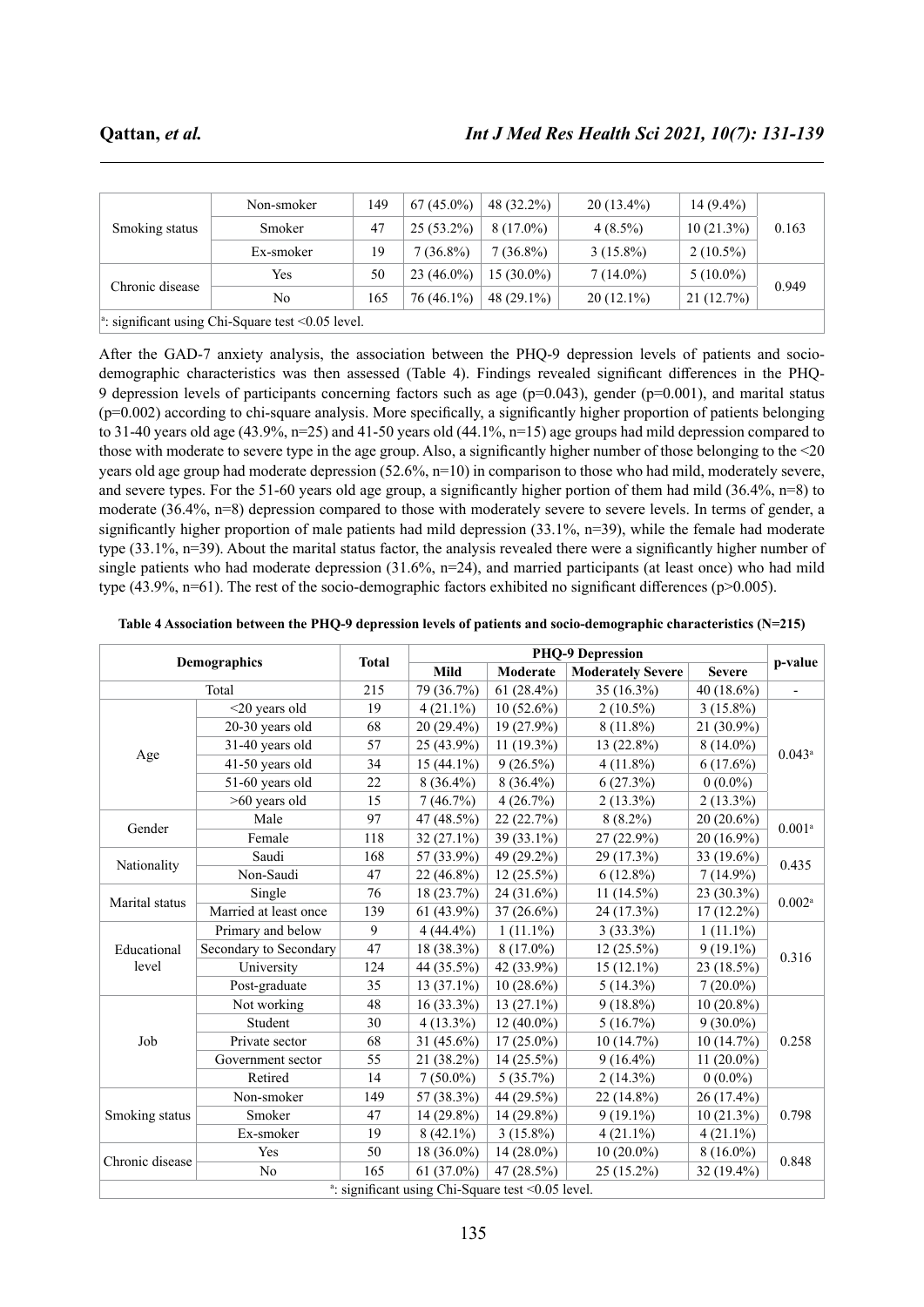Analyses revealed the socio-demographic factors of nationality ( $p=0.002$ , Adjusted R<sup>2</sup>=0.090) and marital status  $(p=0.001;$  Adjusted R<sup>2</sup>=0.090) of the patients as the most significant predictors for anxiety, while gender (p=0.016, Adjusted  $R^2=0.058$ ) and marital status (p=0.002; Adjusted  $R^2=0.058$ ) for depression. More specifically, Saudi nationality ( $p=0.001$ ) and single status ( $p=0.001$ ) were strong predictors of mild ( $p=0.001$ ), moderate ( $p<0.001$ ), and moderately severe types (p<0.001) of anxiety among participants (Table 5). Additionally, male gender (p=0.005) and single status ( $p=0.002$ ) were found to be strong predictors of moderately severe depression among patients ( $p<0.001$ ) (Table 6).

| <b>Parameter Estimates</b> |                                 |                 | 95% Confidence Interval |                    |         |
|----------------------------|---------------------------------|-----------------|-------------------------|--------------------|---------|
|                            |                                 | <b>Estimate</b> | <b>Lower Bound</b>      | <b>Upper Bound</b> | p-value |
| Threshold                  | GAD-7 Anxiety=Mild              | 1.053           | 0.413                   | 1.693              | 0.001   |
|                            | GAD-7 Anxiety=Moderate          | 2.436           | 1.733                   | 3.14               | < 0.001 |
|                            | GAD-7 Anxiety=Moderately Severe | 3.354           | 2.585                   | 4.123              | < 0.001 |
| Location                   | Nationality=Saudi               | 1.156           | 0.476                   | 1.836              | 0.001   |
|                            | Marital Status=Single           | 0.9             | 0.371                   | 1.429              | 0.001   |

| Table 5 Predictors of GAD-7 anxiety among subjects using regression analysis |  |  |  |  |
|------------------------------------------------------------------------------|--|--|--|--|
|                                                                              |  |  |  |  |

| <b>Parameter Estimates</b> |                                    |                 | 95% Confidence Interval |                    |         |
|----------------------------|------------------------------------|-----------------|-------------------------|--------------------|---------|
|                            |                                    | <b>Estimate</b> | <b>Lower Bound</b>      | <b>Upper Bound</b> | p-value |
|                            | PHQ-9 Depression=Mild              | $-0.358$        | $-1.328$                | 0.611              | 0.469   |
| Threshold                  | PHQ-9 Depression=Moderate          | 0.903           | $-0.073$                | 1.88               | 0.070   |
|                            | PHO-9 Depression=Moderately Severe | 1.801           | 0.799                   | 2.803              | < 0.001 |
|                            | Age $\leq$ 20 years old            | $-0.422$        | $-1.788$                | 0.943              | 0.544   |
|                            | Age=20-30 years old                | 0.264           | $-0.822$                | 1.35               | 0.634   |
|                            | Age= $31-40$ years old             | 0.261           | $-0.799$                | 1.32               | 0.630   |
| Location                   | Age= $41-50$ years old             | 0.188           | $-0.941$                | 1.316              | 0.744   |
|                            | Age=51-60 years old                | 0.243           | $-0.979$                | 1.466              | 0.696   |
|                            | Gender=Male                        | $-0.745$        | $-1.263$                | $-0.227$           | 0.005   |
|                            | Marital Status=Single              | 1.081           | 0.4                     | 1.762              | 0.002   |

**Table 6 Predictors of PHQ-9 depression among subjects using regression analysis**

### **DISCUSSION**

Recent studies reported a possible association between the spread of COVID-19 and psychiatric characteristics of people, in which available data implies COVID-19 patients possibly exhibit mental health outcomes such as signs of depression, insomnia, delirium, anxiety, and post-traumatic stress [9-13]. In this study, the anxiety and depression of COVID-19 survivors during follow-up, considering they have already recovered, were still observed. The extant research indicates that those who were following COVID-19 news were the large proportion who exhibited increased anxiety [12,14]. Such news related to COVID-10 were often distressing, which affects anxiety level changes in a person [12,15]. That is, health experts are recommending limiting exposure to negative news, but still promoting other social platforms to prevent isolation-triggered anxiety [12,16]. Moreover, these survivors may have been worried about the stigma in the community of contracting COVID-19 even if they had already recovered. Therefore, counseling, as well as moral support, is still recommended to help address this concern [17]. About depression characteristics of participants in the present study, the majority of them reported that they were not having thoughts that it was good to be dead at all or of hurting themselves through some approach  $(80.4\%, n=172)$ , suggesting a small percentage of suicidal tendency. Similarly, the study by Wu, et al. in Wuhan, China which utilized the same PHQ-9 questionnaire reported that 370 survivors of COVID-19 reported only a small proportion of subjects (1.1%, 4 survivors) who had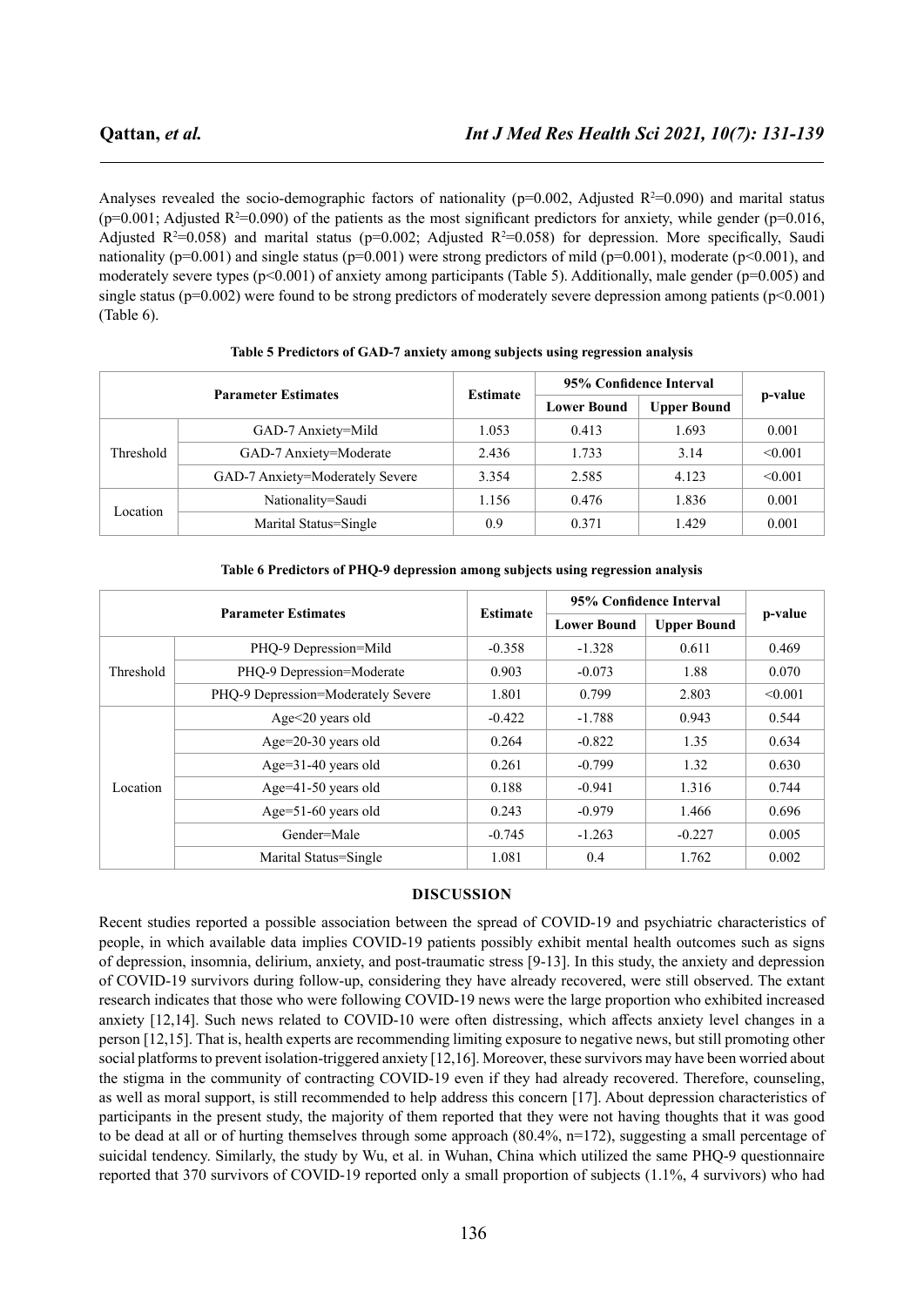suicidal thinking for once in several days [18]. Another study by Mazza and colleagues in Italy on 402 COVID-19 adult survivors only scored 2% on suicidal ideation at the BDI suicide item, and 0.8% (scoring 2 and 3) for suicidal planning [9]. Although these were only small fractions, such survivors with suicidal tendencies must still be closely followed up and monitored by psychiatric experts [18]. On the other hand, more than half of survivors in the present work experienced difficulties falling or staying asleep or sleeping too much for  $>1/2$  days to almost every day (53.7%). Recovered patients (29.5%) in the study of Wu, et al. also reported the sleeping disorders to have bothered them. Such survivors are encouraged to take appropriate medication to help their sleep improvement [18]. Balanchar, et al. mentioned that, unlike stress that typically disappears within a short period, mental concerns like anxiety and depression persist for a longer period among COVID-19 survivors [17]. Aside from factors related to isolation, stigma, and worry to infect others, the immune response of the body to the SARS-CoV-2 infection was also been noted to trigger psychiatric consequences (e.g., anxiety, depression) [9,19]. In the present study, nearly three-fourths of participants had mild to moderate anxiety (75.3%, n=162), while roughly two-thirds experienced mild to moderate depression (65.1%, n=140). The study of Wu and others showed a relatively lower rate of survivors who experienced anxiety  $(13.5\%, n=50)$  and depression  $(10.8\%, n=40)$  using the same GAD-7 and PHO-9 questionnaires [18]. The low rate was related to residual respiratory symptoms and worrying about the potential recurrence of infection in non-COVID-19 people. A comparatively lower rate of anxiety (42%) was obtained using State-Trait Anxiety Inventory Form Y (STAI-Y), and depression (31%) obtained using Zung Self-Rating Depression Scale (ZSDS) and the 13-item Beck's Depression Inventory (BDI-13) were also taken note of among the COVID-19 survivors in the study by Mazza and colleagues [9].

Furthermore, the current study revealed significant differences in the GAD-7 anxiety levels of the participants relative to the nationality ( $p=0.004$ ) and marital status ( $p=0.007$ ) factors. More specifically, a significantly higher number of those belonging to the  $\leq 20$  years old age group had moderate depression (52.6%, n=10) in comparison to those who had mild, moderately severe, and severe types. The study by Mazza, et al. in Italy reported relatively depression levels among young COVID-19 survivors. This result is also consistent with the study by Wang, et al. [20]. In terms of gender, a significantly higher proportion of male patients in the present study had mild depression (33.1%), while a higher proportion of females had moderate type (33.1%), suggesting one level higher degree of depression among females than males. This is consistent with the results of Mazza, et al. in which their studied female COVID-19 survivors experienced more struggles with both anxiety and depression [9]. Another study supports the finding that women were found to be at higher risk of exhibiting depression compared to men during the COVID-19 pandemic [12,13,15,21]. Women are reported to be more susceptible to experiencing stress and post-traumatic stress disorder compared to men [12,22].

This study has some limitations. First, the nature of its cross-sectional design does not promote a causality interpretation. Second, the status of psychological of survivors may change over time and through changes in their respective environments, which warrants the psychological impacts COVID-19 experiences being studied over a longer period (longer follow up).

Although only mild and moderate types of anxiety and depression were experienced by the studied COVID-19 survivors, medical and social attention is still necessary for these mental health concerns. Proper diagnosis and treatment of psychiatric conditions are considered crucial [23]. It is recommended that their family members nurture empathy skills for better communication. Encouraging the survivors to express or share their feelings can also help in reducing psychological challenges on their end. Policy and awareness programs may also be promoted for properly educating citizens on removing the stigma mindset. Periodic counseling for moral support is also suggested for COVID-19 survivors to improve their mental confidence and courage [17].

# **CONCLUSION**

In this study, COVID-19 was found to have caused a post-recovery psychological impact among COVID-19 survivors. A large proportion of survivors experienced mild to moderate anxiety and depression. Although these conditions were not moderately severe to severe, mental health care attention from clinicians, psychiatrists, and family members is still essential. In addition, socio-demographic factors such as nationality and marital status significantly influenced the anxiety levels of survivors, while age, marital status, and gender significantly influenced the degree of depression. Conducting studies with longer follow-up periods may provide a more holistic picture of COVID-19-related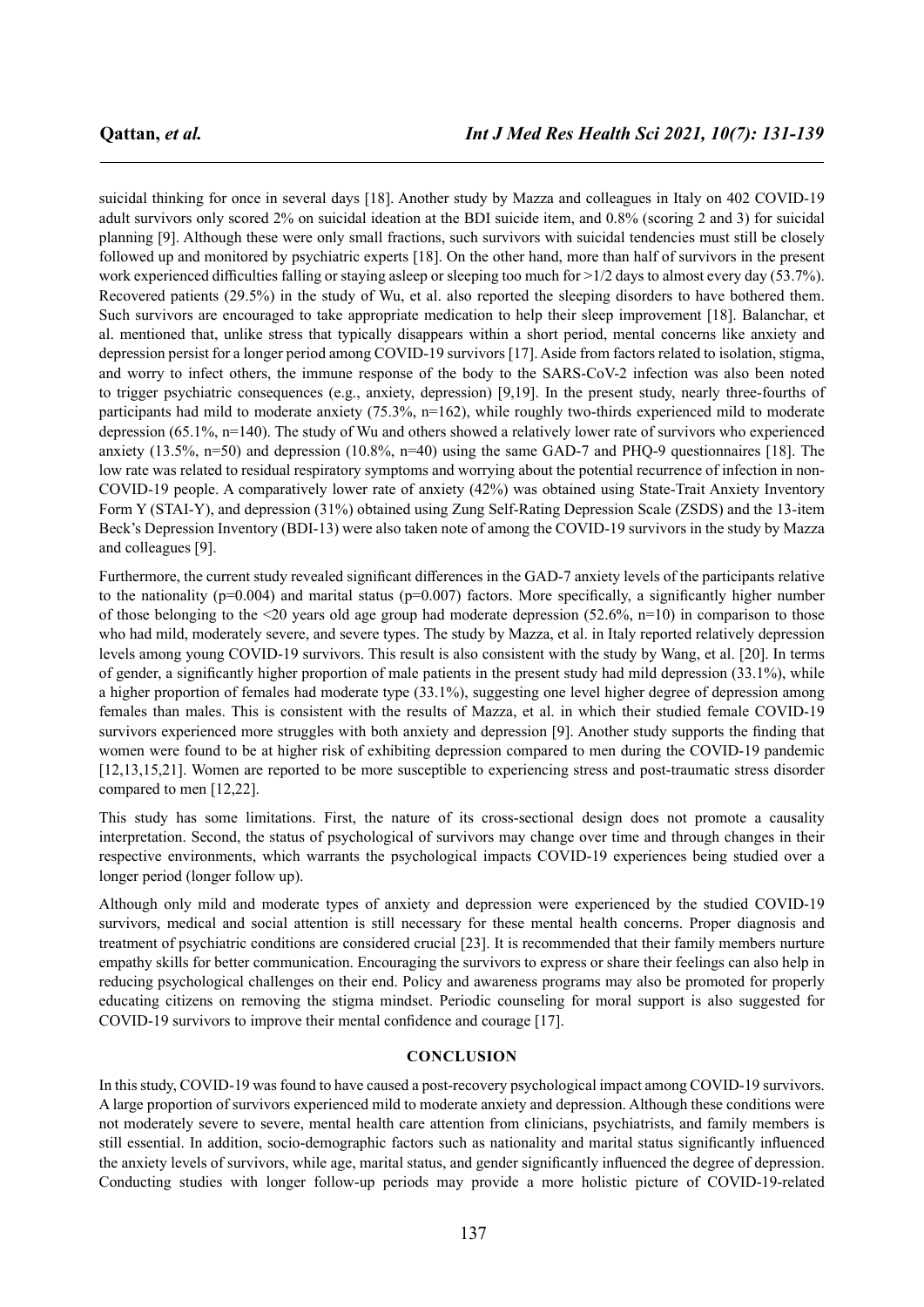psychological impacts among recovered patients, which may be useful for more implementing more effective mental health care as well as establishing more appropriate psychological techniques and interventions.

### **DECLARATIONS**

# **Conflicts of Interest**

The authors declared no potential conflicts of interest concerning the research, authorship, and/or publication of this article.

### **Source of Funding**

This research did not receive any specific grant from funding agencies in the public, commercial, or not-for-profit sectors.

# **Ethical Approval**

We obtained the final research approval from the Institutional Review Board in Jeddah with IRB approval number: A01088 on 28/4/2021.

# **Author's Contributions**

Reem Mohamed Qattan provided the conception and design of the study, conducted research, provided research materials, acquisition of data, analysis, and interpretation of data, initial and final draft of an article, revised it critically for important intellectual content, and final approval of the version to be submitted; and Amal Hassan Alghamdi provided the conception and design of the study, logistic support, revised initial and final draft of an article, revised the article critically for important intellectual content and gave final approval of the version to be submitted. The manuscript is the original work of all authors. All authors have critically reviewed and approved the final draft and are responsible for the content and similarity index of the manuscript.

### **REFERENCES**

- [1] Chaplin, Steve. "COVID‐19: A brief history and treatments in development." *Prescriber,* Vol. 31, No. 5, 2020, pp. 23-28.
- [2] World Health Organization. "Novel Coronavirus (2019-nCoV): situation report, 1." 2020. [https://www.who.int/](https://www.who.int/docs/default-source/coronaviruse/situation-reports/20200121-sitrep-1-2019-ncov.pdf?sfvrsn=20a99c10_4) [docs/default-source/coronaviruse/situation-reports/20200121-sitrep-1-2019-ncov.pdf?sfvrsn=20a99c10\\_4](https://www.who.int/docs/default-source/coronaviruse/situation-reports/20200121-sitrep-1-2019-ncov.pdf?sfvrsn=20a99c10_4)
- [3] Worldometer. COVID-19 Coronavirus Pandemic. [https://www.worldometers.info/coronavirus/?utm\\_](https://www.worldometers.info/coronavirus/?utm_campaign=homeAdvegas1?/embed/fd0k_hbXWcQ) [campaign=homeAdvegas1?/embed/fd0k\\_hbXWcQ](https://www.worldometers.info/coronavirus/?utm_campaign=homeAdvegas1?/embed/fd0k_hbXWcQ)
- [4] Ministry of Health Saudi Arabia. "MOH Reports First Case of Coronavirus Infection." 2020. [https://www.moh.](https://www.moh.gov.sa/en/Ministry/MediaCenter/News/Pages/News-2020-03-02-002.aspx) [gov.sa/en/Ministry/MediaCenter/News/Pages/News-2020-03-02-002.aspx](https://www.moh.gov.sa/en/Ministry/MediaCenter/News/Pages/News-2020-03-02-002.aspx)
- [5] Worldometer. COVID-19 Coronavirus Pandemic: Saudi Arabia. [https://www.worldometers.info/coronavirus/](https://www.worldometers.info/coronavirus/country/saudi-arabia/) [country/saudi-arabia/](https://www.worldometers.info/coronavirus/country/saudi-arabia/)
- [6] Raosoft. Sample size calculator. <http://www.raosoft.com/samplesize.html>
- [7] Spitzer RL. "GAD-7 (General Anxiety Disorder-7)." [https://www.mdcalc.com/gad-7-general-anxiety-disorder-](https://www.mdcalc.com/gad-7-general-anxiety-disorder-7#use-cases)[7#use-cases](https://www.mdcalc.com/gad-7-general-anxiety-disorder-7#use-cases)
- [8] Kroenke K. "PHQ-9 (Patient Health Questionnaire-9)." [https://www.mdcalc.com/phq-9-patient-health](https://www.mdcalc.com/phq-9-patient-health-questionnaire-9)[questionnaire-9](https://www.mdcalc.com/phq-9-patient-health-questionnaire-9)
- [9] Mazza, Mario Gennaro, et al. "Anxiety and depression in COVID-19 survivors: Role of inflammatory and clinical predictors." *Brain, Behavior, and Immunity,* Vol. 89, 2020, pp. 594-600.
- [10]Troyer, Emily A., Jordan N. Kohn, and Suzi Hong. "Are we facing a crashing wave of neuropsychiatric sequelae of COVID-19? Neuropsychiatric symptoms and potential immunologic mechanisms." *Brain, Behavior, and Immunity,* Vol. 87, 2020, pp. 34-39.
- [11] Ahmed, Md Zahir, et al. "Epidemic of COVID-19 in China and associated psychological problems." *Asian*